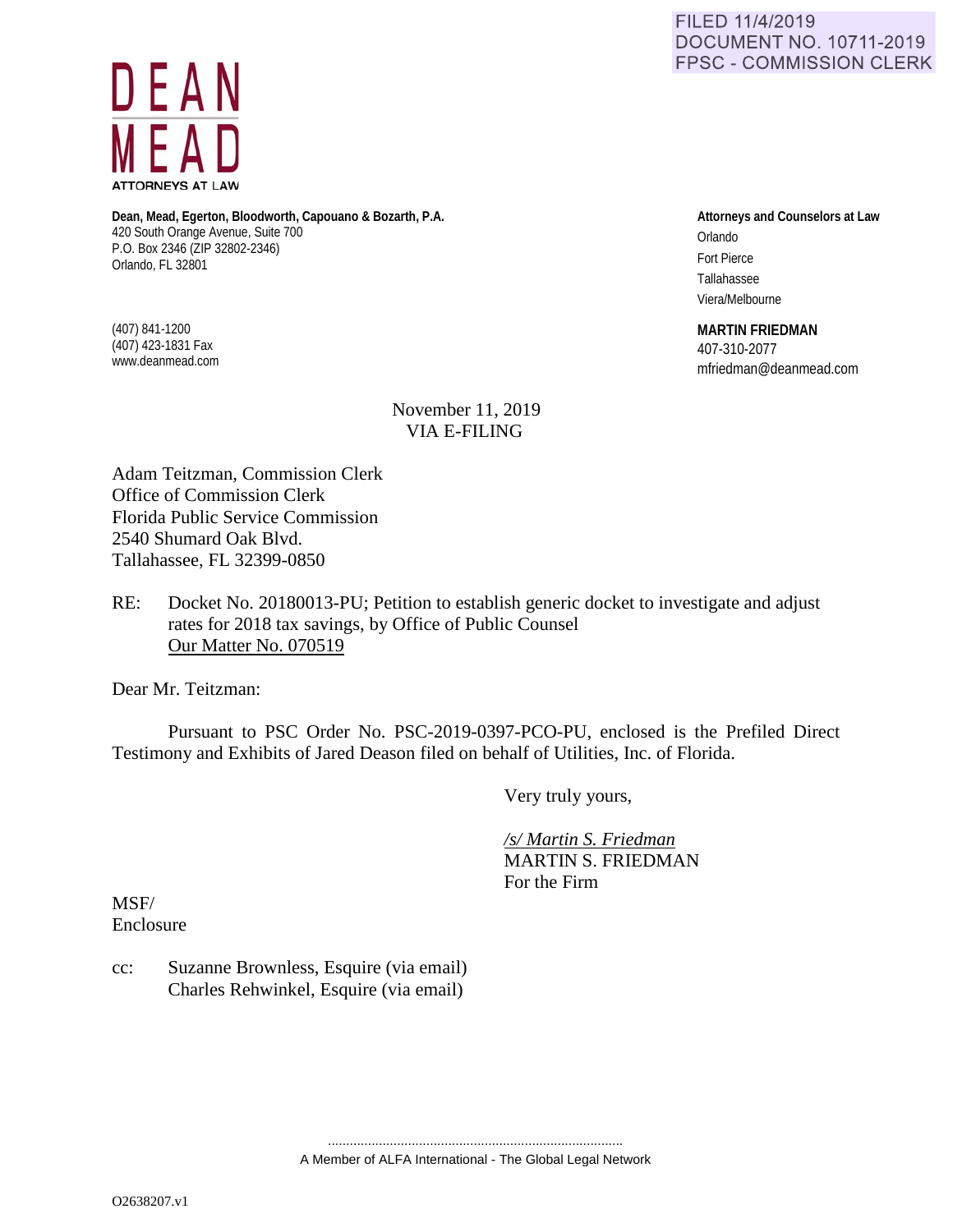## BEFORE THE FLORIDA PUBLIC SERVICE COMMISSION

In re: Petition to establish generic docket to investigate and adjust rates for 2018 tax DOCKET NO. 20180031-PU savings, by Office of Public Counsel

\_\_\_\_\_\_\_\_\_\_\_\_\_\_\_\_\_\_\_\_\_\_\_\_\_\_\_\_\_\_\_\_\_\_\_\_/

## DIRECT TESTIMONY

OF

#### JARED DEASON

on behalf of

Utilities, Inc. of Florida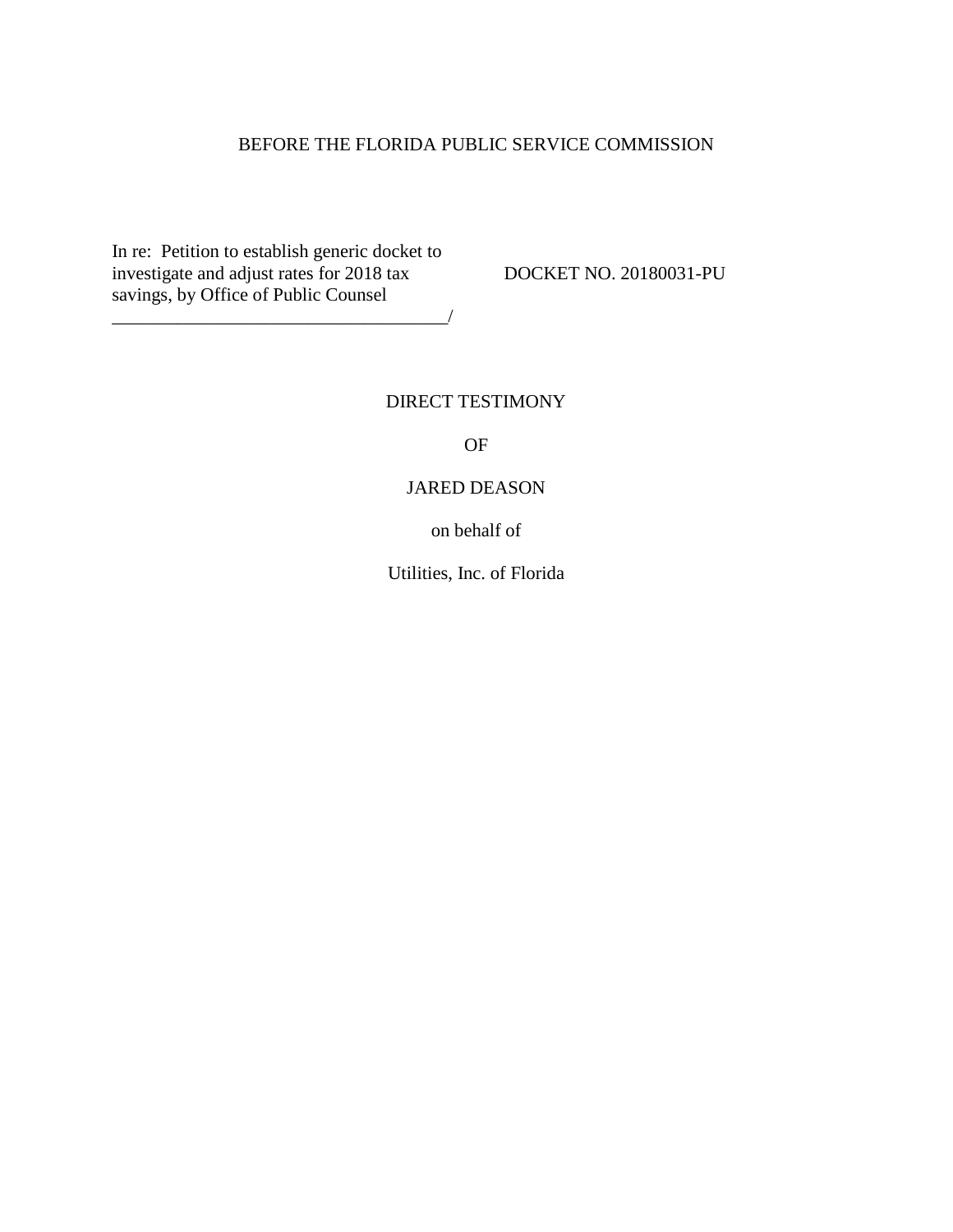#### **Q. Please state your, name, profession and business address.**

- A. My name is Jared Deason. I am the Regulatory Manager for Utilities, Inc. of Florida (UIF).
- My business address is 200 Weathersfield Ave., Altamonte Springs, FL 32714.

## **Q. State briefly your educational background and professional experience.**

- A. I have a Bachelors Degree in Applied Economics from Florida State University. I have approximately 10 years of experience in the utility industry, the last four years of which have been with Utilities, Inc. I joined UIF in June 2015 as a Financial Analyst assigned 8 to the Florida region. I am currently employed by UIF as the Regulatory Manager. I was previously employed by the Florida Public Service Commission in the years 2007 to 2011 as a Regulatory Analyst IV assigned to the water and wastewater section of the former
- Division of Economic Regulation.
- **Q. Have you ever testified before the FPSC?**
- A. Yes, on several occasions. Most recently in UIF's recently concluded rate case.
- **Q. On whose behalf are you presenting this testimony?**
- A. I am presenting this testimony and appearing on behalf of UIF.

#### **Q. What is the purpose of your direct testimony?**

- A. The purpose of my direct testimony is to explain how the tax impacts associated with the Federal Tax Cuts and Jobs Act of 2017 ("TCJA") were calculated and to support UIF's proposal for disposition of tax benefits related to the TCJA. In its current state, UIF is earning below the bottom of its authorized rate of return range and it will be for the foreseeable future. Therefore, UIF should be allowed to retain the annual tax benefit for purposes of addressing ongoing, incremental costs that have been incurred since UIF's last rate proceeding. This will enable UIF to continue investing in needed infrastructure improvements while earning closer to its allowed return. Retaining the tax benefit will also reduce the impact associated with
- rate increases in future rate proceedings.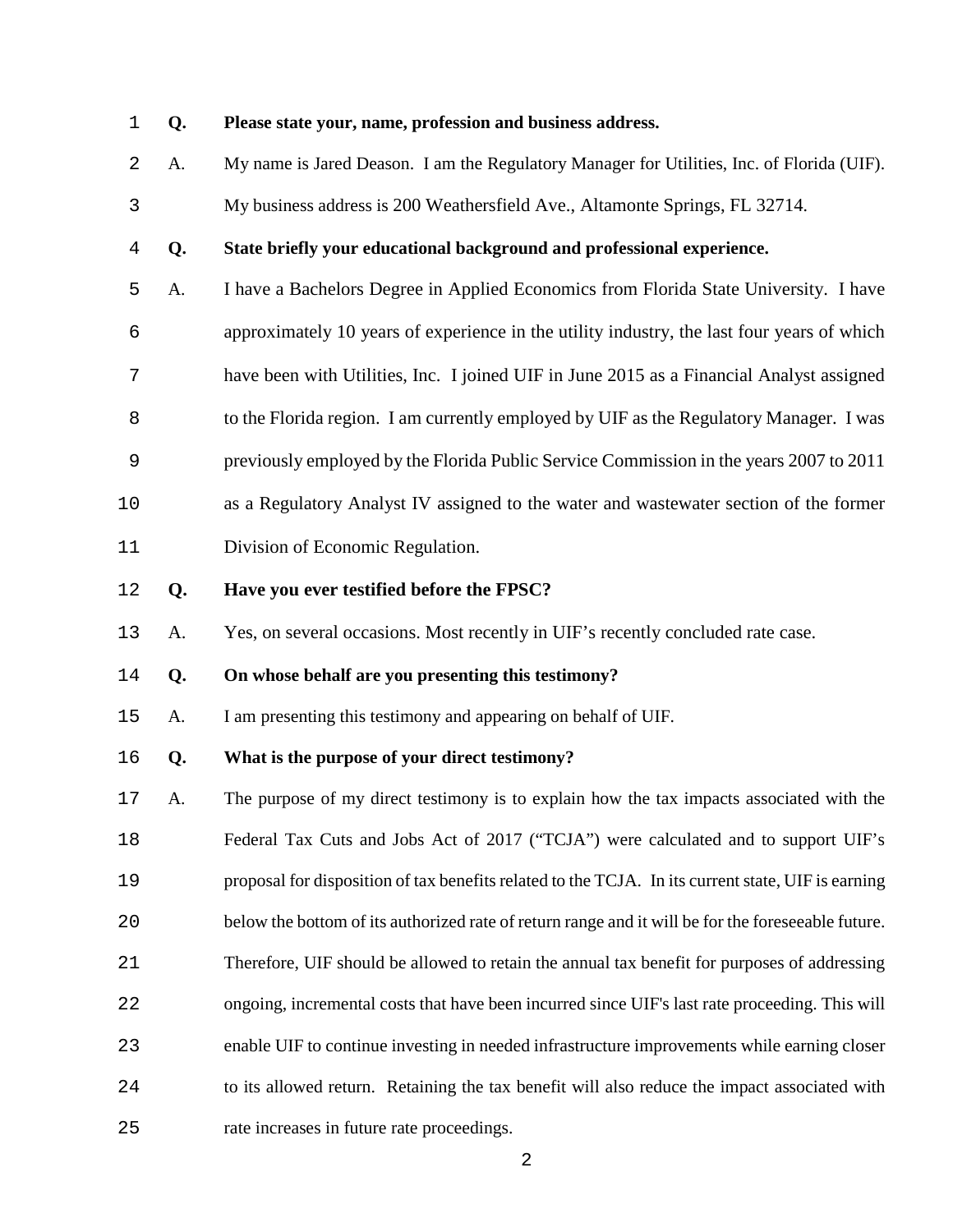#### **Q. Are you sponsoring any exhibits?**

- A. Yes, I am sponsoring two exhibits. Exhibit JD-1 is the computation of tax savings. Exhibit JD-2 is UIF's calculations of the regulatory liabilities resulting from the implementation of the reduction in the federal tax rate from 35% to 21% pursuant to the TCJA.
- **Q. Were these Exhibits prepared by you and your staff under your supervision and control?**
- A. Yes, they were.

# **Q. In general, what provisions of the TCJA had an impact on UIF's overall revenue requirement?**

A. The TCJA had provisions that both positively and negatively affected UIF's revenue requirement. The reduction in the federal tax rate from 35% to 21% impacted both the income tax expense and the accumulated deferred income tax balances. Offsetting that benefit was the phase out of bonus depreciation on capital investments. Those changes roll directly through to the income tax expense but also indirectly to the capital structure and thus the overall rate of return that would need to be adjusted in order to determine the appropriate revenue requirement.

## **Q. What is the tax expense for the tax year 2018 at a 21 percent federal corporate tax rate?**

- A. The tax expense for the tax year 2018 at 21 percent federal corporate tax rate is \$1,890,269.
- **Q. What is the tax expense for the tax year 2018 at a 35 percent federal corporate tax rate?**
- A. The tax expense for the tax year 2018 at 35 percent federal corporate tax rate is \$2,828,127.
- **Q. What is the NOI for the tax year 2018 at a 21 percent federal corporate tax rate?**
- A. The NOI for the tax year 2018 at 21 percent federal corporate tax rate is \$6,555,469.
- **Q. What is the NOI for the tax year 2018 at a 35 percent federal corporate tax rate?**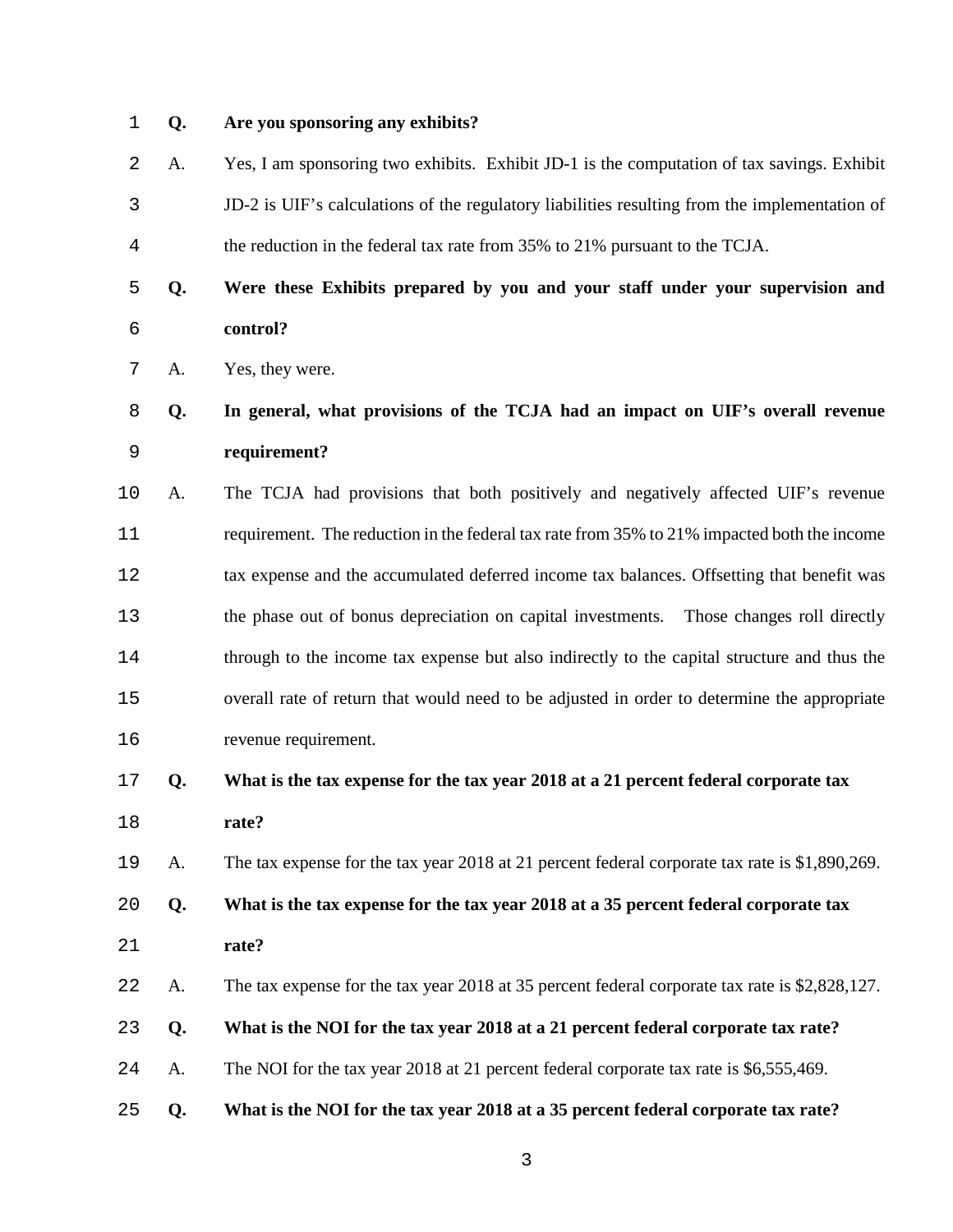| 1              | A. | The NOI for the tax year 2018 at 35 percent federal corporate tax rate is \$5,617,611.        |
|----------------|----|-----------------------------------------------------------------------------------------------|
| 2              | Q. | What is the capital structure for the tax year 2018 at a 21 percent federal corporate         |
| 3              |    | tax rate?                                                                                     |
| $\overline{4}$ | A. | The Capital Structure for the tax year 2018 at 21 percent federal corporate tax rate includes |
| 5              |    | Common Equity of \$52,036,843, Long Term Debt of \$52,632,403, Short Term Debt of             |
| 6              |    | \$2,410,644, Customer Deposits of \$250,225, and Deferred Income Taxes of \$7,242,120.        |
| 7              | Q. | What is the capital structure for the tax year 2018 at a 35 percent federal corporate         |
| 8              |    | tax rate?                                                                                     |
| 9              | A. | The Capital Structure for the tax year 2018 at 35 percent federal corporate tax rate includes |
| 10             |    | Common Equity of \$49,291,896, Long Term Debt of \$49,856,039, Short Term Debt of             |
| 11             |    | \$2,283,483, Customer Deposits of \$250,225, and Deferred Income Taxes of \$12,890,592.       |
| 12             | Q. | What is the jurisdictional adjusted base revenue requirement for the tax year 2018            |
| 13             |    | using a 21 percent federal corporate tax rate?                                                |
| 14             | A. | The annual jurisdictional adjusted base revenue requirement for the tax year 2018 at 21       |
| 15             |    | percent federal corporate tax rate is \$37,444,235.                                           |
| 16             | Q. | What is the jurisdictional adjusted base revenue requirement for the tax year 2018            |
| 17             |    | using a 35 percent federal corporate tax rate?                                                |
| 18             | A. | The annual jurisdictional adjusted base revenue requirement for the tax year 2018 at 35       |
| 19             |    | percent federal corporate tax rate is \$38,421,699.                                           |
| 20             | Q. | What is the annual jurisdictional adjusted base revenue requirement increase/decrease         |
| 21             |    | due to the enactment of the Tax Cuts and Jobs Act of 2017 for the tax year 2018               |
| 22             | A. | The annual jurisdictional adjusted base revenue requirement decrease due to the enactment     |
| 23             |    | of the Tax Cuts and Jobs Act of 2017 for the tax year 2018 is \$977,464.                      |
| 24             | Q. | How does UIF propose this amount be addressed?                                                |
| 25             | А. | UIF's authorized rate of return approved in Order No. PSC-2017-0361-FOF-WS is 7.09%           |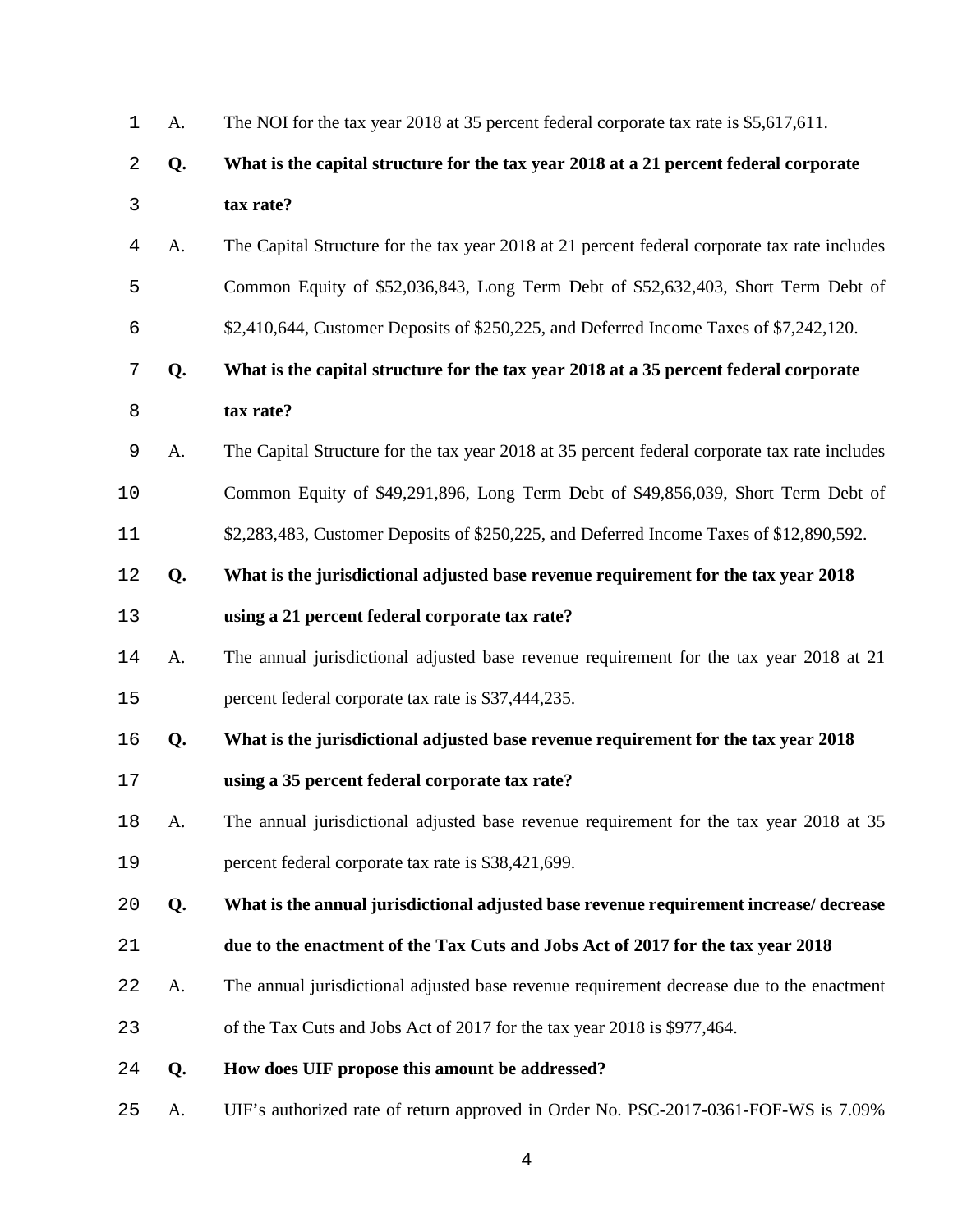| 1           |    | with a range of 6.67% to 7.51%. Additionally, it should be noted that the TCJA impacts the        |
|-------------|----|---------------------------------------------------------------------------------------------------|
| 2           |    | weightings in UIF's capital structure. As previously stated above, bonus depreciation on          |
| 3           |    | capital investments was phased out, which materially affected the accumulated deferred            |
| 4           |    | income taxes in UIF's capital structure. Therefore, UIF's rate of return should be adjusted       |
| 5           |    | when determining the overall TCJA impact. In 2018, UIF did not earn its authorized rate of        |
| 6           |    | return from its last rate proceeding even at the 21% income tax rate. Further, UIF expects to     |
| 7           |    | earn outside of the range of its authorized rate of return in the foreseeable future.             |
| 8           | Q. | What is UIF's Unprotected Deferred Tax balance and the proposed treatment of that                 |
| $\mathsf 9$ |    | amount?                                                                                           |
| 10          | A. | UIF has a regulatory liability and asset recorded on its Balance Sheet for the Unprotected        |
| 11          |    | Deferred Tax Balance of \$360,285. UIF proposes that this Deferred Tax Asset be amortized         |
| 12          |    | over 10 years at \$36,029 per year. Since UIF is not earning outside of the range of its          |
| 13          |    | authorized rate of return, nor does it expect to do so in the foreseeable future UIF requests     |
| 14          |    | that this amount be retained by UIF.                                                              |
| 15          | Q. | What is UIF's Protected Deferred Tax balance and the proposed treatment of that                   |
| 16          |    | amount?                                                                                           |
| $17$        | A. | UIF has a regulatory liability recorded on its balance sheet in the amount of \$5,288,187. The    |
| 18          |    | deferred balance will be amortized using the Internal Revenue Service prescribed                  |
| 19          |    | methodology and will flow back over 20.5 years at \$257,960 per year. Since UIF is not            |
| 20          |    | earning outside of the range of its authorized rate of return, nor does it expect to do so in the |
| 21          |    | foreseeable future, UIF requests that this amount be retained by UIF. This amount will            |
| 22          |    | provide UIF with an opportunity to earn closer to its authorized rate of return, while also       |
| 23          |    | enabling UIF to extend service at its present rates for a longer period, invest capital, and      |
| 24          |    | will lessen the effect of rate increases in future rate proceedings.                              |
|             |    |                                                                                                   |

**Q. Is UIF's proposed retention of the benefits of the TCJA consistent with Commission**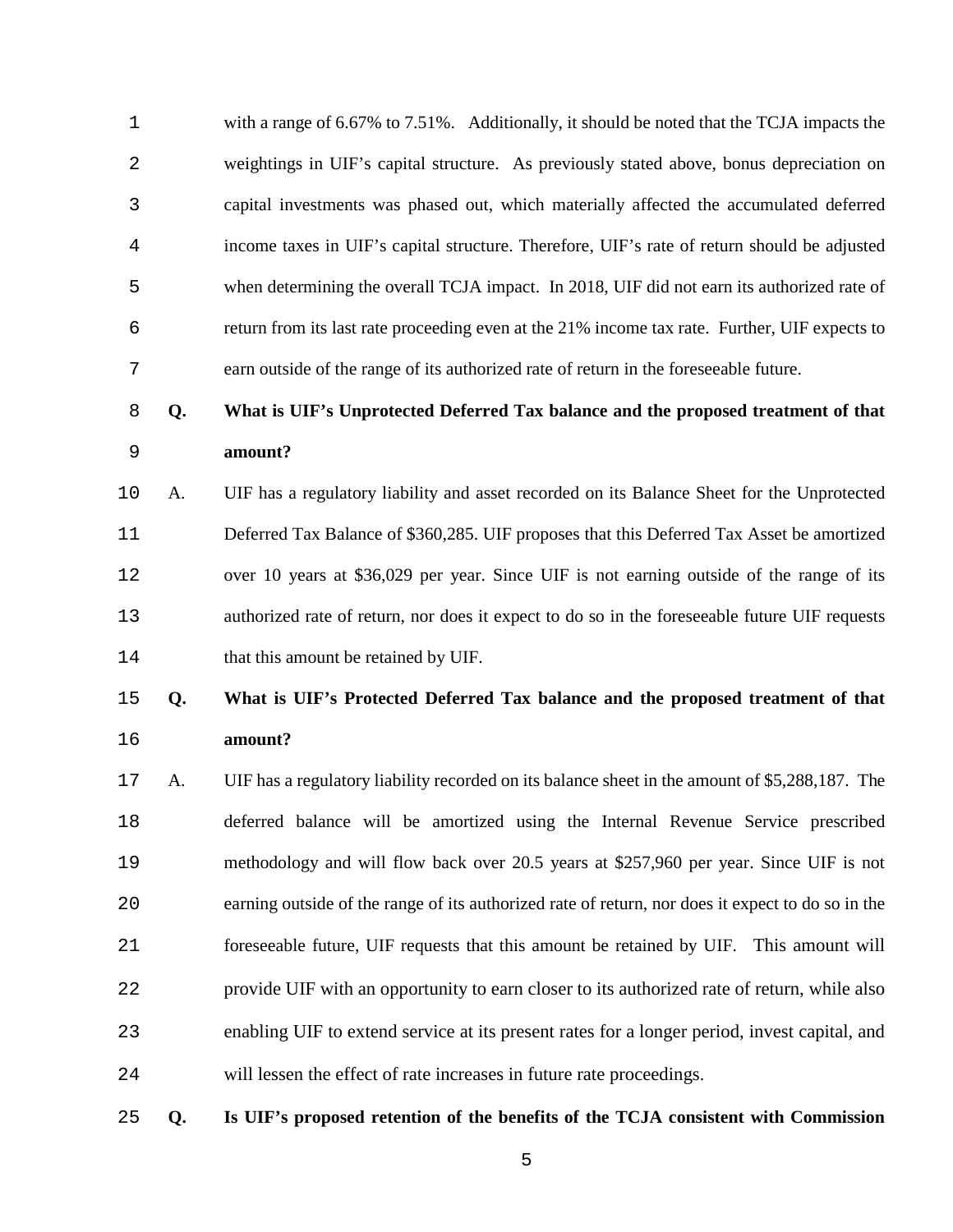**precedence.**

| $\mathcal{L}$  | A. | Yes, in Order No. PSC-2019-0076-OFO-GU issued February 25, 2019, the Commission                   |
|----------------|----|---------------------------------------------------------------------------------------------------|
| $\mathbf{3}$   |    | determined that it was fair and reasonable for it to consider the earning position of the utility |
| $\overline{4}$ |    | in addressing the results of the TCJA income tax rate reduction. Since the benefits of the        |
| 5              |    | TCJA income tax rate reduction do not result in UIF exceeding the range of its authorized         |
| 6              |    | rate of return UIF should retain those benefits consistent with that precedence. This amount      |
| 7              |    | will provide UIF with an opportunity to earn closer to its authorized rate of return, while also  |
| 8              |    | enabling UIF to extend service at its present rates for a longer period, invest capital, and will |
| 9              |    | lessen the effect of rate increases in future rate proceedings.                                   |

**Q. Even though not required in this proceeding, UIF having completed a 2015 calendar year test year rate case, have you done any analysis of why UIF is not earning its rate of return?**

- A. The three-year period since the 2015 calendar year test year has seen several components of UIF's Rate Base, Operating Expenses, and Revenues that have changed resulting in UIF earning below its authorized rate of return. As stated above annual jurisdictional adjusted base revenue requirement increase due to the enactment of the Tax Cuts and Jobs Act of 2017 for the tax year 2018 is \$977,464. This amount is more than offset by the changes in Rate Base, Operating Expenses and Revenues. These changes include but are not limited to:
- 1. Increases Rate Base since 12.31.2015,
- 2. Increases in Depreciation Expense,
- 3. Increases in O&M,
- 4. The approximately \$6,000,000 in bonus depreciation included in UIF's last rate proceeding was changed by the TCJA,
- 5. Actual post rate case repression of 16.3 percent, not the 12 percent as assumed by PSC Order.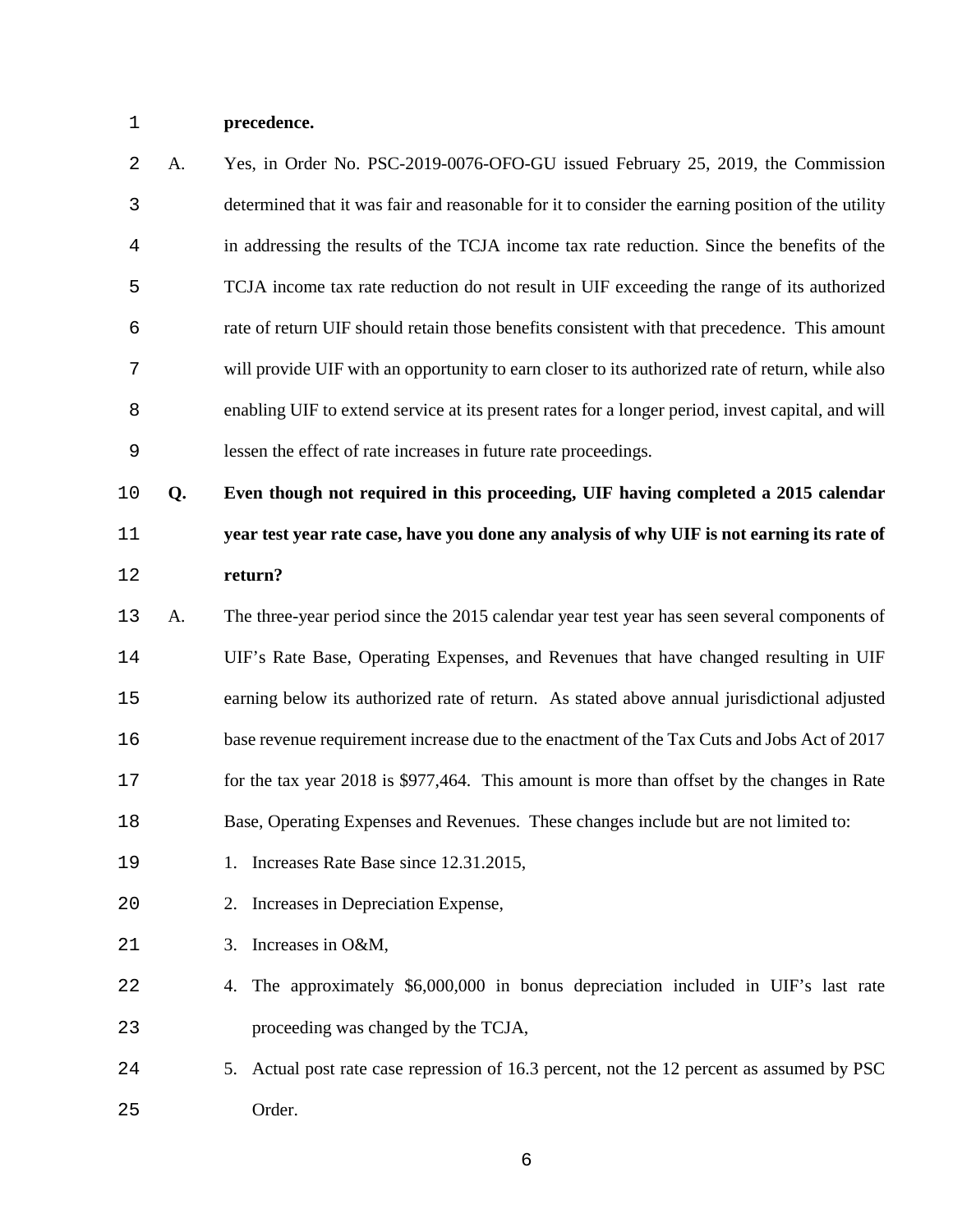| 1              |    | After accounting for all changes to UIF's Rate Base, Operating Expenses, and Revenues since     |
|----------------|----|-------------------------------------------------------------------------------------------------|
| $\overline{2}$ |    | its last rate proceeding, UIF's achieved rate of return was 5.72% or approximately137 basis     |
| 3              |    | points or \$1,766,000 below the mid-point range of its authorized rate of return established in |
| 4              |    | UIF's last rate proceeding, and approximately \$2,235,000 below the upper end of the range.     |
| 5              | Q. | Does that conclude your direct testimony?                                                       |
| 6              | A. | Yes                                                                                             |
| 7              |    |                                                                                                 |
| 8              |    |                                                                                                 |
| 9              |    |                                                                                                 |
| 10             |    |                                                                                                 |
| 11             |    |                                                                                                 |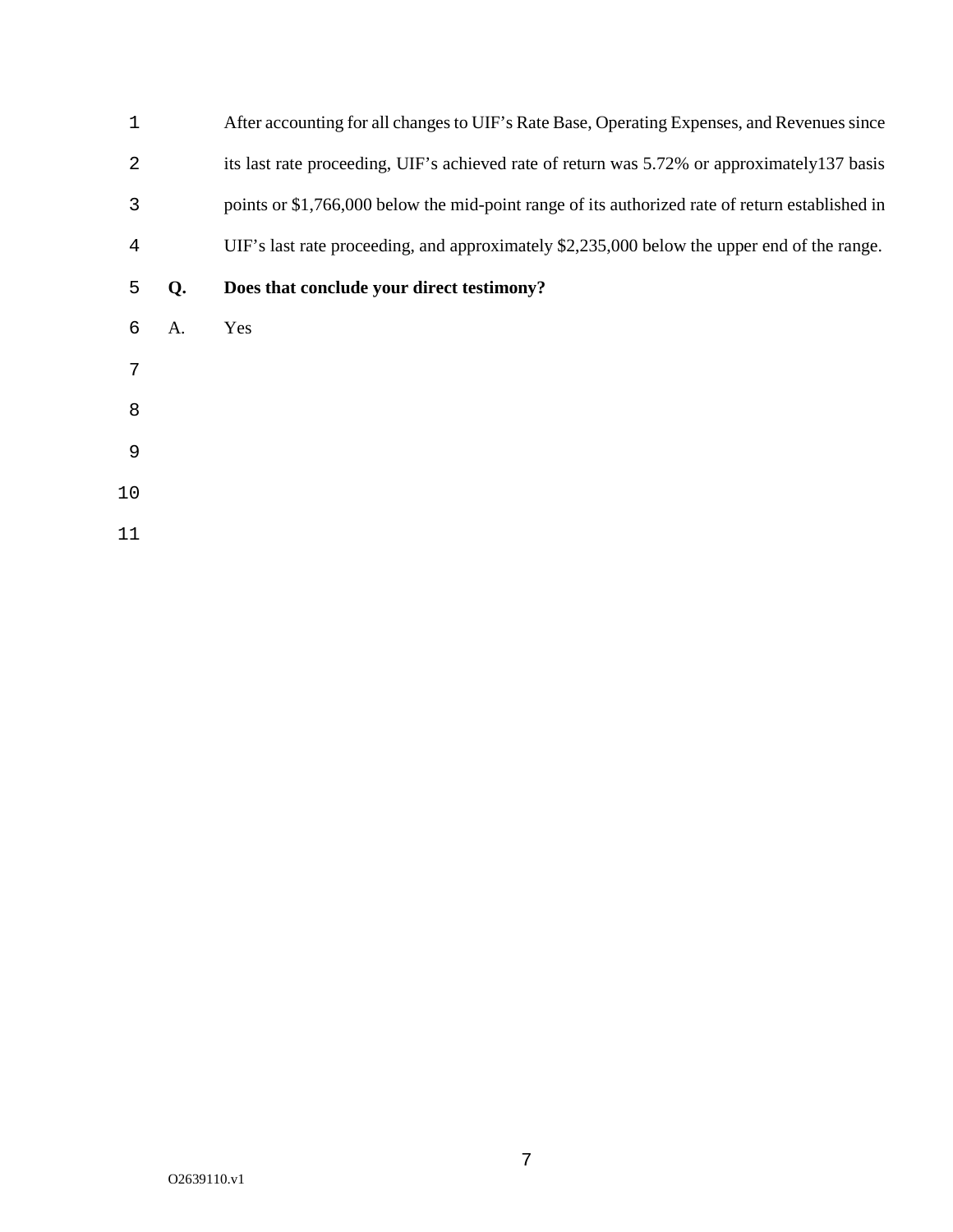Utilities, Inc. of Florida DOCKET NO. 20180013-PU Calculations of Tax Savings Exhibit No. JD-1, Page 1 of 1

2018 Test Year

| Revenue Requirement at 21% Federal Tax Rate | \$37,444,235 |
|---------------------------------------------|--------------|
| Revenue Requirement at 35% Federal Tax Rate | \$38,421,699 |
| Change in Revenue Requirement               | (5977, 464)  |

| Change in Tax Rate            | (51,380,310) |
|-------------------------------|--------------|
| Change in RAFs                | (543,986)    |
| Change in Capital Structure   | \$446,832    |
| Change in Revenue Requirement | (5977, 464)  |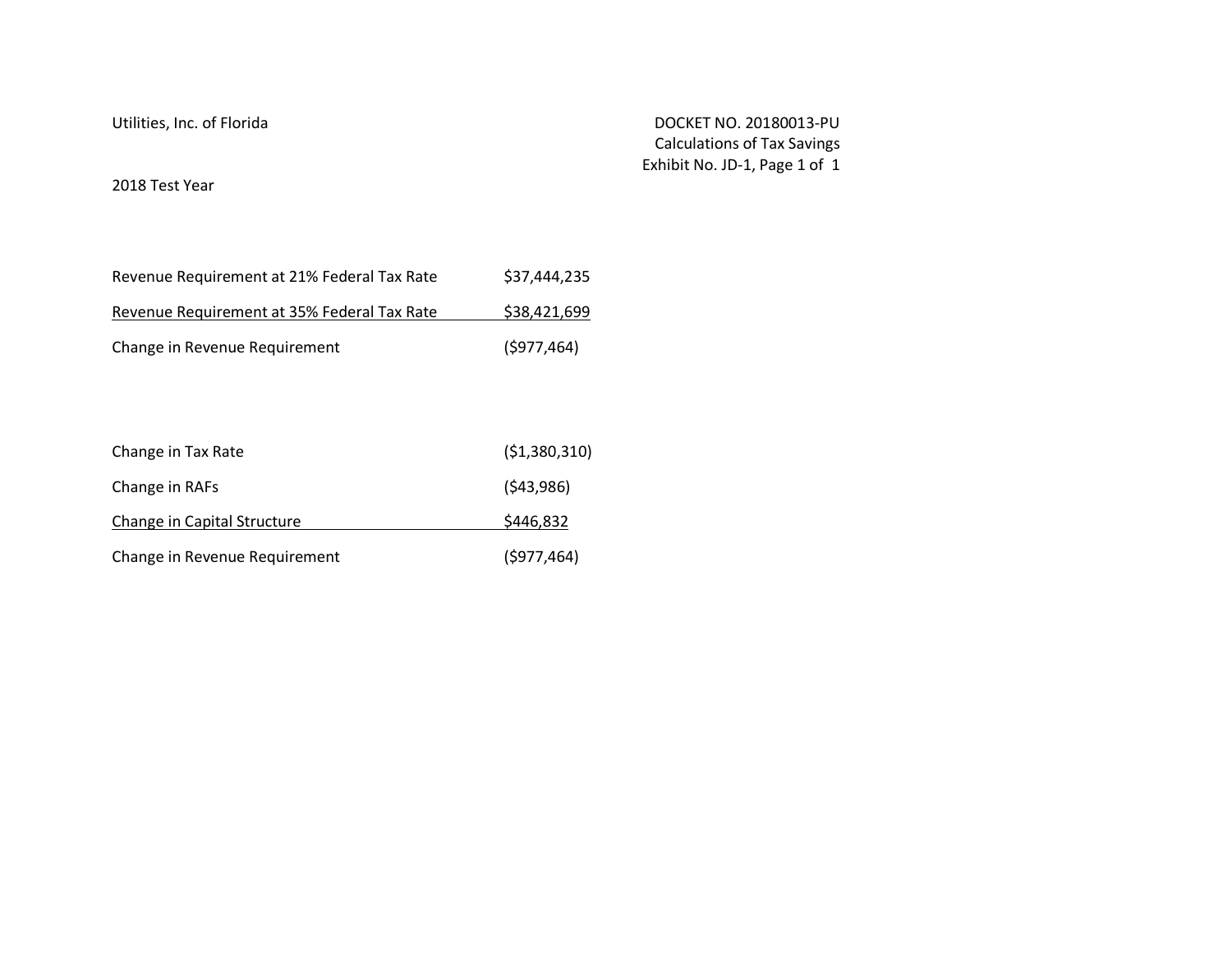## Docket No. 20180013-PU Calculation of Regulatory Liability

|                                       |               | Exhibit JD $-$ 2, Page 1 of 3 |              |  |  |
|---------------------------------------|---------------|-------------------------------|--------------|--|--|
| <b>Regulatory Tax Liability</b>       | <b>Amount</b> | Rate                          | Annual       |  |  |
|                                       |               |                               | Amortization |  |  |
| Protected Excess ADIT in Reg. Liab.   | \$3,951,390   | 20.6                          | \$191,815    |  |  |
| Gross-Up Tax on Protected             | \$1,336,797   | 20.6                          | \$64,893     |  |  |
| Unprotected Excess ADIT in Reg. Liab. | \$268,971     | 10                            | \$26,897     |  |  |
| Gross-Up Tax on Unprotected           | \$91,314      | 10                            | \$9,131      |  |  |
| Total                                 | \$5,648,472   |                               | \$292,737    |  |  |

## **Summary of 2018 Entries:**

|                                                                  |                              |                              |               |                       | <b>Net</b>    |
|------------------------------------------------------------------|------------------------------|------------------------------|---------------|-----------------------|---------------|
|                                                                  | Provision                    | Return                       | Protected     | Unprotected           | Entry         |
| Protected Excess ADIT in Reg Liab                                |                              |                              | (7,724.00)    |                       |               |
| Gross-Up Tax on Protected                                        |                              |                              |               |                       |               |
| Unprotected Excess ADIT in Reg Liab                              |                              |                              |               |                       |               |
| Gross-Up Tax on Unprotected                                      |                              |                              |               |                       |               |
| Co 102                                                           | 0.00                         | 0.00                         | (7,724.00)    | 0.00                  | (7,724.00)    |
|                                                                  |                              |                              |               |                       |               |
|                                                                  |                              |                              |               |                       |               |
| Protected Excess ADIT in Reg Liab                                | (52, 539.50)                 | (53, 124.87)                 | (2,790.99)    |                       |               |
| Gross-Up Tax on Protected                                        | (17,836.90)                  | (18,035.63)                  | (947.53)      |                       |               |
| Unprotected Excess ADIT in Reg Liab                              | (1,617.41)                   | (1,520.52)                   |               | 96.89                 |               |
| Gross-Up Tax on Unprotected                                      | (549.10)                     | (516.21)                     |               | 32.89                 |               |
| Co 241 - Tierra Verde                                            | (72, 542.91)                 | (73, 197.23)                 | (3,738.52)    | 129.78                | (3,608.74)    |
|                                                                  |                              |                              |               |                       |               |
| Protected Excess ADIT in Reg Liab                                | (2, 283.99)                  | (3,449.79)                   | 1.853.62      |                       |               |
| Gross-Up Tax on Protected                                        | (775.40)                     | (1, 171.19)                  | 629.29        |                       |               |
| Unprotected Excess ADIT in Reg Liab                              | (2,730.22)                   | (2,717.24)                   |               | 12.98                 |               |
| Gross-Up Tax on Unprotected                                      | (926.90)                     | (922.49)                     |               | 4.41                  |               |
| Co 242 - Lake Placid                                             | (6,716.51)                   | (8, 260.71)                  | 2,482.91      | 17.39                 | 2,500.30      |
|                                                                  |                              |                              |               |                       |               |
| Protected Excess ADIT in Reg Liab                                | (236, 479.17)                | (234, 342.96)                | (34,580.57)   |                       |               |
| Gross-Up Tax on Protected                                        | (80, 283.50)                 | (79, 558.26)                 | (11,739.92)   |                       |               |
| Unprotected Excess ADIT in Reg Liab                              | (9, 150.17)                  | (9,073.61)                   |               | 76.56                 |               |
| Gross-Up Tax on Unprotected                                      | (3, 106.44)                  | (3,080.45)                   |               | 25.99                 |               |
| Co 246 - Longwood                                                | (329, 019.28)                | (326, 055.28)                | (46, 320.49)  | 102.55                | (46, 217.94)  |
|                                                                  |                              |                              |               |                       |               |
| Protected Excess ADIT in Reg Liab                                | (55,896.15)                  | (53, 192.46)                 | (20, 841.74)  |                       |               |
| Gross-Up Tax on Protected                                        | (18,976.46)                  | (18,058.58)                  | (7,075.68)    |                       |               |
| Unprotected Excess ADIT in Reg Liab                              | (11,022.28)                  | (10,900.25)                  |               | 122.03                |               |
| Gross-Up Tax on Unprotected                                      | (3,742.01)                   | (3,700.58)                   |               | 41.43                 |               |
| Co 248 - Cypress Lakes                                           | (89,636.90)                  | (85, 851.87)                 | (27, 917.42)  | 163.46                | (27,753.96)   |
|                                                                  |                              |                              |               |                       |               |
| Protected Excess ADIT in Reg Liab                                | (202,073.06)                 | (204, 444.18)                | (21, 238.01)  |                       |               |
| Gross-Up Tax on Protected                                        | (68, 602.79)                 | (69, 407.78)                 | (7,210.21)    |                       |               |
| Unprotected Excess ADIT in Reg Liab                              | (39, 862.79)                 | (39, 745.63)                 |               | 117.16                |               |
| Gross-Up Tax on Unprotected                                      | (13,533.22)                  | (13, 493.44)                 |               | 39.78                 |               |
| Co 249 - Eagle Ridge                                             | (324,071.86)                 | (327,091.03)                 | (28, 448.22)  | 156.94                | (28, 291.28)  |
|                                                                  |                              |                              |               |                       |               |
| Protected Excess ADIT in Reg Liab                                | (154, 975.57)                | (164, 864.05)                | 48,324.20     |                       |               |
| Gross-Up Tax on Protected                                        | (52, 613.43)                 | (55,970.52)                  | 16,405.82     |                       |               |
| Unprotected Excess ADIT in Reg Liab                              | (10, 169.05)                 | (10,013.66)                  |               | 155.39                |               |
| Gross-Up Tax on Unprotected                                      | (3,452.34)                   | (3,399.59)                   |               | 52.75                 |               |
| Co 250 - Mid County                                              | (221, 210.39)                | (234, 247.82)                | 64,730.02     | 208.14                | 64,938.16     |
|                                                                  |                              |                              |               |                       |               |
| Protected Excess ADIT in Reg Liab                                | (1,441,571.38)               | (1,473,605.13)               | (257, 475.05) |                       |               |
|                                                                  | (489, 406.29)                | (500, 281.59)                | (87, 411.50)  |                       |               |
|                                                                  |                              |                              |               |                       |               |
| Gross-Up Tax on Protected<br>Unprotected Excess ADIT in Reg Liab | (29, 348.14)                 | (16, 230.56)                 |               | 13,117.58             |               |
| Gross-Up Tax on Unprotected<br><b>Co 251 - LUSI</b>              | (9,963.55)<br>(1,970,289.36) | (5,510.19)<br>(1,995,627.47) | (344, 886.55) | 4,453.36<br>17,570.94 | (327, 315.61) |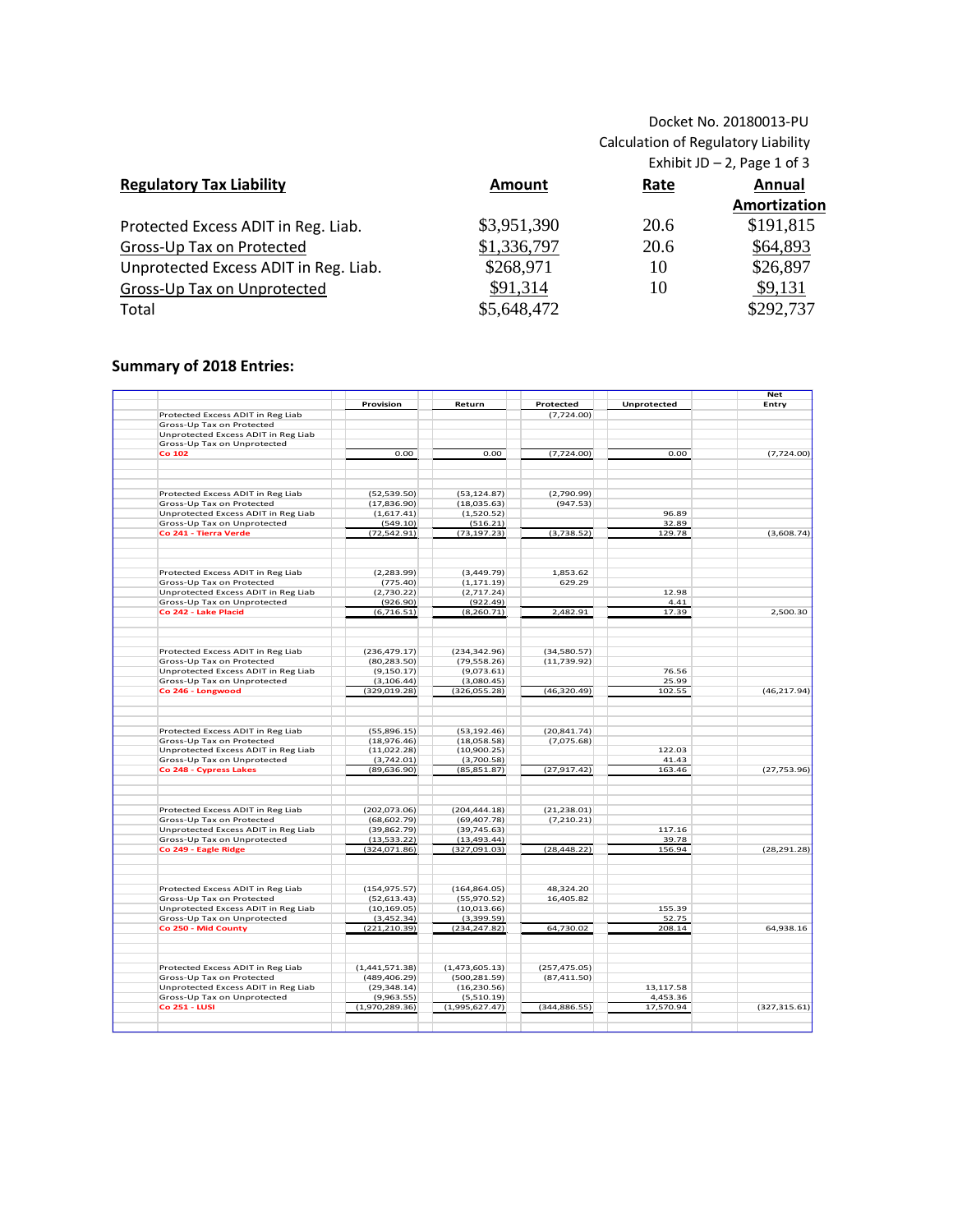#### Docket No. 20180013-PU Calculations of Regulatory Liabilities Exhibit No. JD-2, Page 2 of 3

| 199,588.51<br>(350,009.98)<br>28,417.92<br>(16, 945.30) |
|---------------------------------------------------------|
|                                                         |
|                                                         |
|                                                         |
|                                                         |
|                                                         |
|                                                         |
|                                                         |
|                                                         |
|                                                         |
|                                                         |
|                                                         |
|                                                         |
|                                                         |
|                                                         |
|                                                         |
|                                                         |
|                                                         |
|                                                         |
|                                                         |
|                                                         |
|                                                         |
|                                                         |
|                                                         |
|                                                         |
|                                                         |
|                                                         |
|                                                         |
|                                                         |
| (19, 249.53)                                            |
|                                                         |
|                                                         |
|                                                         |
|                                                         |
|                                                         |
|                                                         |
| (531, 671.45)                                           |
|                                                         |
|                                                         |
|                                                         |
|                                                         |
|                                                         |
|                                                         |
| (5, 116, 800.79)                                        |
|                                                         |
|                                                         |
|                                                         |
|                                                         |
|                                                         |
|                                                         |
| (5,648,472.24)                                          |
|                                                         |
|                                                         |